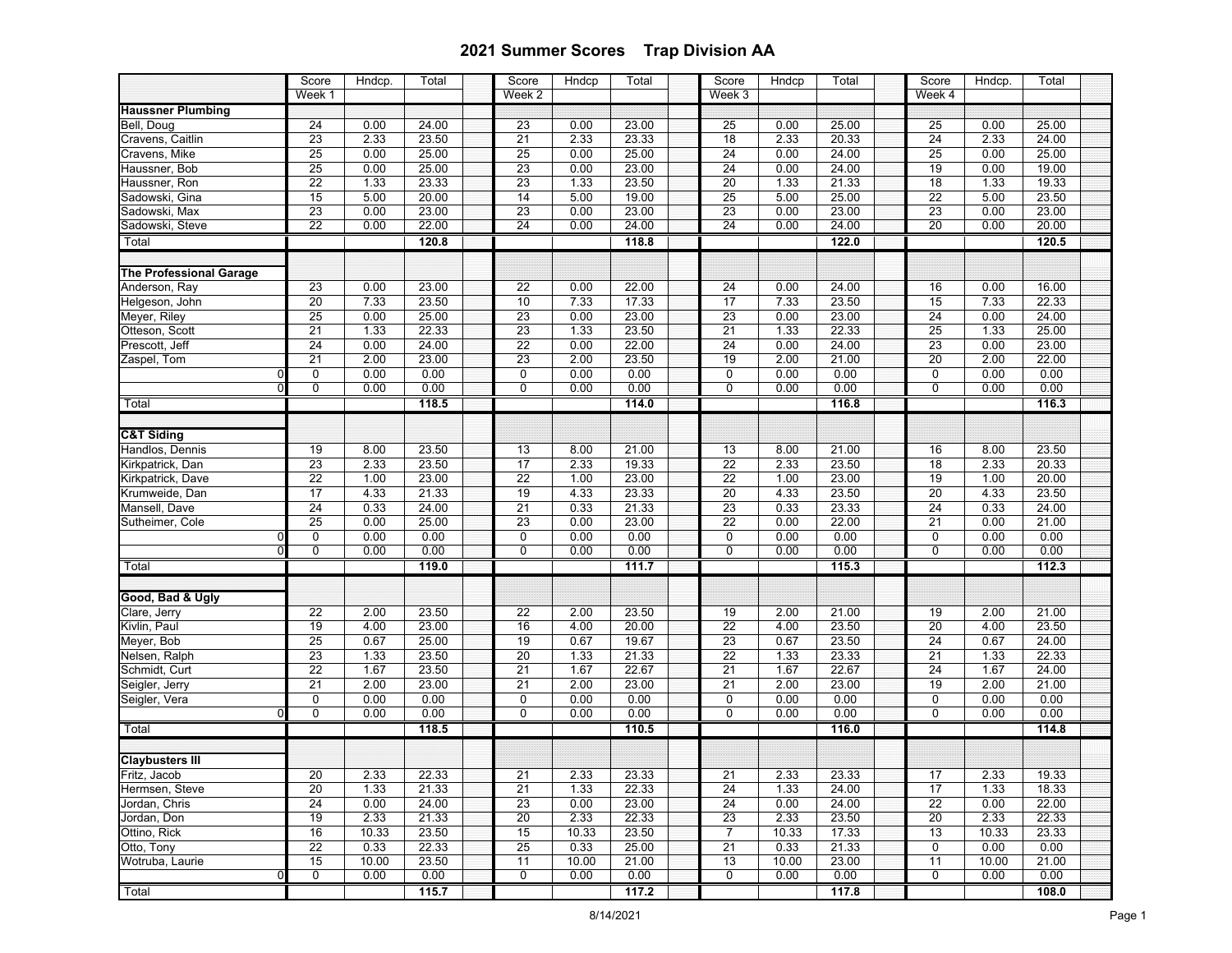|                                       | Score           | Hndcp.       | Total | Score           | Hndcp.       | Total | Score                 | Hndcp. | Total | Score                 | Hdncp.            | Total          |  |
|---------------------------------------|-----------------|--------------|-------|-----------------|--------------|-------|-----------------------|--------|-------|-----------------------|-------------------|----------------|--|
|                                       | Week 5          |              |       | Week 6          |              |       | Week 7                |        |       | Week 8                |                   |                |  |
| <b>Haussner Plumbing</b>              |                 |              |       |                 |              |       |                       |        |       |                       |                   |                |  |
| Bell, Doug                            | 21              | 0.00         | 21.00 | 25              | 0.00         | 25.00 | $\overline{23}$       | 0.00   | 23.00 | 25                    | 0.00              | 25.00          |  |
| Cravens, Caitlin                      | $\overline{22}$ | 1.50         | 23.50 | 18              | 1.75         | 19.75 | 25                    | 2.50   | 25.00 | $\overline{23}$       | 0.75              | 23.50          |  |
| Cravens, Mike                         | $\overline{22}$ | 0.00         | 22.00 | 23              | 0.00         | 23.00 | 21                    | 0.00   | 21.00 | 25                    | 0.25              | 25.00          |  |
| Haussner, Bob                         | $20\,$          | 0.25         | 20.25 | 22              | 1.50         | 23.50 | 22                    | 1.75   | 23.50 | 22                    | 2.25              | 23.50          |  |
| Haussner, Ron                         | $\overline{24}$ | 2.25         | 24.00 | $\overline{22}$ | 1.75         | 23.50 | $\overline{22}$       | 2.00   | 23.50 | $\overline{22}$       | 1.50              | 23.50          |  |
| Sadowski, Gina                        | 15              | 4.00         | 19.00 | $\overline{20}$ | 4.00         | 23.50 | $\mathbf 0$           | 0.00   | 0.00  | $\overline{20}$       | 2.50              | 22.50          |  |
| Sadowski, Max                         | 0               | 0.00         | 0.00  | $\overline{0}$  | 0.00         | 0.00  | $\mathbf 0$           | 0.00   | 0.00  | $\overline{0}$        | 0.00              | 0.00           |  |
| Sadowski, Steve                       | 21              | 0.50         | 21.50 | 22              | 0.75         | 22.75 | 24                    | 1.25   | 24.00 | $\overline{21}$       | 1.25              | 22.25          |  |
| Total                                 |                 |              | 112.0 |                 |              | 118.5 |                       |        | 119.0 |                       |                   | 120.5          |  |
| <b>The Professional Garage</b>        |                 |              |       |                 |              |       |                       |        |       |                       |                   |                |  |
| Anderson, Ray                         | 22              | 1.75         | 23.50 | 23              | 2.00         | 23.50 | 24                    | 1.75   | 24.00 | 24                    | 1.75              | 24.00          |  |
| Helgeson, John                        | 15              | 7.50         | 22.50 | 18              | 8.75         | 23.50 | 15                    | 6.75   | 21.75 | 14                    | 7.25              | 21.25          |  |
| Meyer, Riley                          | $\overline{24}$ | 0.00         | 24.00 | $\overline{24}$ | 0.00         | 24.00 | 19                    | 0.00   | 19.00 | 23                    | 0.25              | 23.25          |  |
| Otteson, Scott                        | 19              | 0.50         | 19.50 | 19              | 1.00         | 20.00 | 18                    | 2.00   | 20.00 | $\overline{22}$       | 2.75              | 23.50          |  |
| Prescott, Jeff                        | $\overline{23}$ | 0.00         | 23.00 | 23              | 0.00         | 23.00 | $\overline{22}$       | 0.00   | 22.00 | $\overline{23}$       | 0.25              | 23.25          |  |
| Zaspel, Tom                           | 20              | 2.25         | 22.25 | 17              | 2.50         | 19.50 | 23                    | 4.00   | 23.50 | 22                    | 3.00              | 23.50          |  |
| $\Omega$                              | 0               | 0.00         | 0.00  | $\pmb{0}$       | 0.00         | 0.00  | $\mathbf 0$           | 0.00   | 0.00  | $\mathbf 0$           | 0.00              | 0.00           |  |
|                                       | 0               | 0.00         | 0.00  | $\overline{0}$  | 0.00         | 0.00  | $\overline{0}$        | 0.00   | 0.00  | $\overline{0}$        | 0.00              | 0.00           |  |
| Total                                 |                 |              | 115.3 |                 |              | 114.0 |                       |        | 111.3 |                       |                   | 117.5          |  |
| <b>C&amp;T Siding</b>                 |                 |              |       |                 |              |       |                       |        |       |                       |                   |                |  |
| Handlos, Dennis                       | $\overline{20}$ | 7.75         | 23.50 |                 | 7.50         | 23.50 | 18                    | 5.75   | 23.50 | $\overline{22}$       | 4.50              | 23.50          |  |
|                                       | 18              | 3.00         | 21.00 | 20<br>17        | 4.25         | 21.25 | $\overline{21}$       | 4.25   | 23.50 | 17                    | 4.50              | 21.50          |  |
| Kirkpatrick, Dan<br>Kirkpatrick, Dave |                 |              | 20.75 | 23              |              | 23.50 |                       | 2.25   | 23.25 |                       |                   |                |  |
| Krumweide, Dan                        | 19<br>17        | 1.75<br>4.00 | 21.00 | 20              | 2.50<br>4.00 | 23.50 | 21<br>$\overline{24}$ | 3.75   | 24.00 | 19<br>$\overline{20}$ | 2.50<br>2.75      | 21.50<br>22.75 |  |
| Mansell, Dave                         | $\overline{23}$ | 0.00         | 23.00 | 19              | 0.25         | 19.25 | 21                    | 0.75   | 21.75 | 23                    | $\overline{1.25}$ | 23.50          |  |
| Sutheimer, Cole                       | 19              | 0.25         | 19.25 | 21              | 1.75         | 22.75 | 19                    | 2.25   | 21.25 | 19                    | 3.00              | 22.00          |  |
| $\Omega$                              | 0               | 0.00         | 0.00  | $\pmb{0}$       | 0.00         | 0.00  | 0                     | 0.00   | 0.00  | 0                     | 0.00              | 0.00           |  |
| $\Omega$                              | 0               | 0.00         | 0.00  | 0               | 0.00         | 0.00  | 0                     | 0.00   | 0.00  | $\mathbf 0$           | 0.00              | 0.00           |  |
|                                       |                 |              | 109.3 |                 |              | 114.5 |                       |        | 116.0 |                       |                   | 113.3          |  |
| Total                                 |                 |              |       |                 |              |       |                       |        |       |                       |                   |                |  |
| Good, Bad & Ugly                      |                 |              |       |                 |              |       |                       |        |       |                       |                   |                |  |
| Clare, Jerry                          | 24              | 2.50         | 24.00 | 25              | 2.00         | 25.00 | 23                    | 1.25   | 23.50 | $\overline{22}$       | 0.25              | 22.25          |  |
| Kivlin, Paul                          | $\mathbf 0$     | 0.00         | 0.00  | $\overline{21}$ | 3.75         | 23.50 | $\overline{20}$       | 3.25   | 23.25 | 19                    | 2.25              | 21.25          |  |
| Meyer, Bob                            | $\overline{23}$ | 0.25         | 23.25 | $\overline{20}$ | 0.75         | 20.75 | 20                    | 0.50   | 20.50 | 22                    | 1.25              | 23.25          |  |
| Nelsen, Ralph                         | $\overline{22}$ | 1.50         | 23.50 | 20              | 1.75         | 21.75 | 23                    | 1.75   | 23.50 | 21                    | 1.50              | 22.50          |  |
| Schmidt, Curt                         | 20              | 1.00         | 21.00 | 22              | 1.50         | 23.50 | 18                    | 1.25   | 19.25 | 18                    | 2.00              | 20.00          |  |
| Seigler, Jerry                        | 21              | 2.50         | 23.50 | $\overline{20}$ | 2.50         | 22.50 | 21                    | 2.75   | 23.50 | 21                    | 2.75              | 23.50          |  |
| Seigler, Vera                         | 0               | 0.00         | 0.00  | $\pmb{0}$       | 0.00         | 0.00  | $\pmb{0}$             | 0.00   | 0.00  | $\mathbf 0$           | 0.00              | 0.00           |  |
| $\mathbf 0$                           | 0               | 0.00         | 0.00  | $\overline{0}$  | 0.00         | 0.00  | $\overline{0}$        | 0.00   | 0.00  | $\overline{0}$        | 0.00              | 0.00           |  |
| Total                                 |                 |              | 115.3 |                 |              | 116.3 |                       |        | 114.3 |                       |                   | 112.8          |  |
| <b>Claybusters III</b>                |                 |              |       |                 |              |       |                       |        |       |                       |                   |                |  |
| Fritz, Jacob                          | U               | 0.00         | 0.00  | U               | 0.00         | 0.00  | U                     | 0.00   | 0.00  | U                     | 0.00              | 0.00           |  |
| Hermsen, Steve                        | 18              | 2.50         | 20.50 | 17              | 3.00         | 20.00 | 20                    | 4.00   | 23.50 | 22                    | 5.00              | 23.50          |  |
| Jordan, Chris                         | 23              | 0.00         | 23.00 | 24              | 0.00         | 24.00 | 21                    | 0.00   | 21.00 | 22                    | 0.50              | 22.50          |  |
| Jordan, Don                           | $\overline{20}$ | 2.50         | 22.50 | 18              | 2.25         | 20.25 | 21                    | 2.75   | 23.50 | 18                    | 3.25              | 21.25          |  |
| Ottino, Rick                          | $\overline{17}$ | 10.25        | 23.50 | 15              | 10.00        | 23.50 | 18                    | 10.00  | 23.50 | 17                    | 7.25              | 23.50          |  |
| Otto, Tony                            | 0               | 0.00         | 0.00  | 0               | 0.00         | 0.00  | $\mathbf 0$           | 0.00   | 0.00  | $\mathbf 0$           | 0.00              | 0.00           |  |
| Wotruba, Laurie                       | 8               | 10.50        | 18.50 | 9               | 12.00        | 21.00 | 8                     | 12.00  | 20.00 | 14                    | 12.00             | 23.50          |  |
|                                       | 0               | 0.00         | 0.00  | 0               | 0.00         | 0.00  | 0                     | 0.00   | 0.00  | 0                     | 0.00              | 0.00           |  |
| Total                                 |                 |              | 108.0 |                 |              | 108.8 |                       |        | 111.5 |                       |                   | 114.3          |  |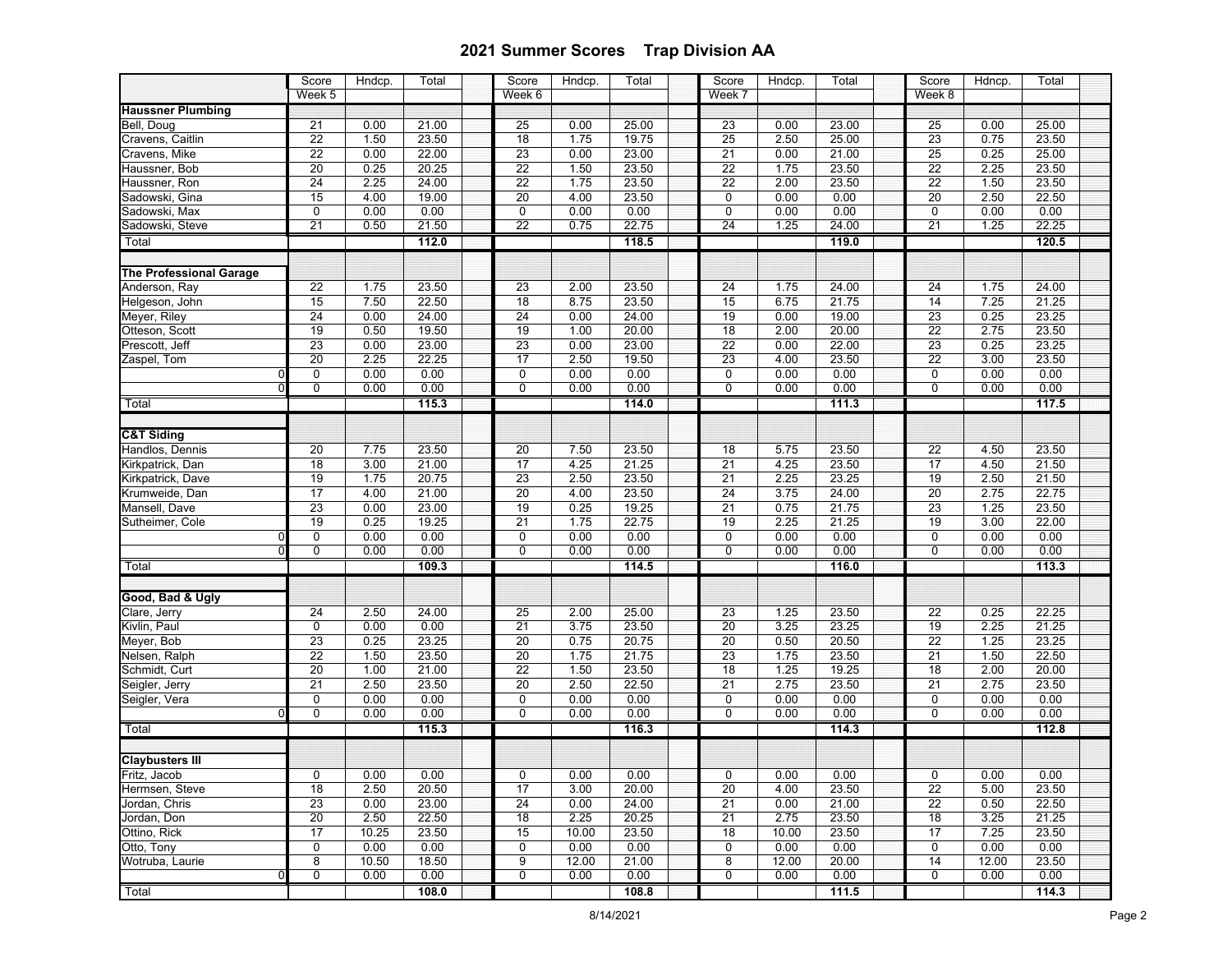|                                       | Score           | Hndcp. | Total | Score           | Hndcp. | Total | Score           | Hndcp. | Total | Score           | Hndcp.       | Total |  |
|---------------------------------------|-----------------|--------|-------|-----------------|--------|-------|-----------------|--------|-------|-----------------|--------------|-------|--|
|                                       | Week 9          |        |       | Week 10         |        |       | Week 11         |        |       | Week 12         |              |       |  |
| <b>Haussner Plumbing</b>              |                 |        |       |                 |        |       |                 |        |       |                 |              |       |  |
| Bell, Doug                            | 25              | 0.00   | 25.00 | 25              | 0.00   | 25.00 | 24              | 0.00   | 24.00 | 23              | 0.00         | 23.00 |  |
| Cravens, Caitlin                      | $\overline{22}$ | 1.00   | 23.00 | $\overline{22}$ | 1.00   | 23.00 | $\overline{20}$ | 0.00   | 20.00 | $\overline{22}$ | 1.25         | 23.25 |  |
| Cravens, Mike                         | $\overline{25}$ | 0.25   | 25.00 | 24              | 0.00   | 24.00 | $\overline{24}$ | 0.00   | 24.00 | 23              | 0.00         | 23.00 |  |
| Haussner, Bob                         | 22              | 1.50   | 23.50 | 20              | 1.00   | 21.00 | 23              | 1.50   | 23.50 | 18              | 1.25         | 19.25 |  |
| Haussner, Ron                         | $\overline{23}$ | 0.50   | 23.50 | $\overline{18}$ | 0.75   | 18.75 | $\overline{22}$ | 1.75   | 23.50 | 23              | 1.75         | 23.50 |  |
| Sadowski, Gina                        | $\overline{20}$ | 3.75   | 23.50 | 14              | 4.25   | 18.25 | $\overline{20}$ | 4.50   | 23.50 | 15              | 4.50         | 19.50 |  |
| Sadowski, Max                         | $\overline{0}$  | 0.00   | 0.00  | 23              | 0.00   | 23.00 | 20              | 0.00   | 20.00 | 21              | 0.75         | 21.75 |  |
| Sadowski, Steve                       | 23              | 1.00   | 23.50 | 25              | 0.50   | 25.00 | $\overline{20}$ | 0.00   | 20.00 | 24              | 0.75         | 24.00 |  |
| Total                                 |                 |        | 120.5 |                 |        | 120.0 |                 |        | 118.5 |                 |              | 116.8 |  |
| <b>The Professional Garage</b>        |                 |        |       |                 |        |       |                 |        |       |                 |              |       |  |
| Anderson, Ray                         | 24              | 0.00   | 24.00 | 23              | 0.00   | 23.00 | 21              | 0.00   | 21.00 | 24              | 0.00         | 24.00 |  |
| Helgeson, John                        | 14              | 7.50   | 21.50 | 11              | 7.75   | 18.75 | 17              | 9.50   | 23.50 | 15              | 9.00         | 23.50 |  |
| Meyer, Riley                          | $\overline{24}$ | 0.50   | 24.00 | $\overline{23}$ | 0.50   | 23.50 | $\overline{22}$ | 0.75   | 22.75 | $\overline{25}$ | 0.00         | 25.00 |  |
| Otteson, Scott                        | 21              | 3.50   | 23.50 | 23              | 3.00   | 23.50 | 19              | 2.00   | 21.00 | 23              | 1.75         | 23.50 |  |
| Prescott, Jeff                        | $\overline{23}$ | 0.25   | 23.25 | $\overline{24}$ | 0.25   | 24.00 | $\overline{22}$ | 0.00   | 22.00 | $\overline{24}$ | 0.00         | 24.00 |  |
| Zaspel, Tom                           | 20              | 2.50   | 22.50 | 20              | 2.50   | 22.50 | 23              | 1.75   | 23.50 | 12              | 1.75         | 13.75 |  |
| $\Omega$                              | 0               | 0.00   | 0.00  | $\pmb{0}$       | 0.00   | 0.00  | $\mathbf 0$     | 0.00   | 0.00  | $\mathbf 0$     | 0.00         | 0.00  |  |
|                                       | 0               | 0.00   | 0.00  | $\overline{0}$  | 0.00   | 0.00  | $\overline{0}$  | 0.00   | 0.00  | $\overline{0}$  | 0.00         | 0.00  |  |
| Total                                 |                 |        | 117.3 |                 |        | 116.5 |                 |        | 112.8 |                 |              | 120.0 |  |
| <b>C&amp;T Siding</b>                 |                 |        |       |                 |        |       |                 |        |       |                 |              |       |  |
| Handlos, Dennis                       | 19              | 3.00   | 22.00 | 19              | 3.25   | 22.25 | 23              | 3.50   | 23.50 | $\overline{22}$ | 2.25         | 23.50 |  |
|                                       | 22              | 4.75   | 23.50 | 19              | 3.75   | 22.75 | $\overline{21}$ | 3.25   | 23.50 | 21              | 3.25         | 23.50 |  |
| Kirkpatrick, Dan<br>Kirkpatrick, Dave | 19              | 2.50   | 21.50 | 23              | 2.50   | 23.50 | 24              | 2.50   | 24.00 | 20              | 1.75         | 21.75 |  |
| Krumweide, Dan                        | 18              | 2.75   | 20.75 | 19              | 2.50   | 21.50 | 19              | 2.75   | 21.75 | $\overline{22}$ | 4.00         | 23.50 |  |
| Mansell, Dave                         | $\overline{20}$ | 1.50   | 21.50 | $\overline{22}$ | 2.25   | 23.50 | 21              | 1.50   | 22.50 | 21              | 1.50         | 22.50 |  |
| Sutheimer, Cole                       | 15              | 3.50   | 18.50 | 23              | 4.50   | 23.50 | 22              | 4.00   | 23.50 | $\overline{20}$ | 3.25         | 23.25 |  |
| $\Omega$                              | $\mathbf 0$     | 0.00   | 0.00  | $\pmb{0}$       | 0.00   | 0.00  | 0               | 0.00   | 0.00  | 0               | 0.00         | 0.00  |  |
| $\Omega$                              | 0               | 0.00   | 0.00  | 0               | 0.00   | 0.00  | 0               | 0.00   | 0.00  | $\mathbf 0$     | 0.00         | 0.00  |  |
| Total                                 |                 |        | 109.3 |                 |        | 115.5 |                 |        | 117.0 |                 |              | 116.3 |  |
|                                       |                 |        |       |                 |        |       |                 |        |       |                 |              |       |  |
| Good, Bad & Ugly                      |                 |        |       |                 |        |       |                 |        |       |                 |              |       |  |
| Clare, Jerry                          | 15              | 0.00   | 15.00 | 19              | 1.75   | 20.75 | 23              | 3.25   | 23.50 | 18              | 3.25         | 21.25 |  |
| Kivlin, Paul                          | $\overline{21}$ | 3.00   | 23.50 | $\overline{24}$ | 2.75   | 24.00 | $\overline{22}$ | 2.00   | 23.50 | $\overline{22}$ | 1.50         | 23.50 |  |
| Meyer, Bob                            | $\overline{25}$ | 1.75   | 25.00 | $\overline{20}$ | 1.25   | 21.25 | 22              | 1.25   | 23.25 | 22              | 0.75         | 22.75 |  |
| Nelsen, Ralph                         | $\overline{20}$ | 1.50   | 21.50 | $\overline{22}$ | 2.00   | 23.50 | 19              | 1.50   | 20.50 | 23              | 2.50         | 23.50 |  |
| Schmidt, Curt                         | 18              | 3.50   | 21.50 | 23              | 4.00   | 23.50 | 19              | 3.75   | 22.75 | 21              | 3.50         | 23.50 |  |
| Seigler, Jerry                        | $\overline{23}$ | 2.25   | 23.50 | 17              | 1.75   | 18.75 | 20              | 2.50   | 22.50 | 23              | 2.75         | 23.50 |  |
| Seigler, Vera                         | 0               | 0.00   | 0.00  | $\pmb{0}$       | 0.00   | 0.00  | $\pmb{0}$       | 0.00   | 0.00  | $\mathbf 0$     | 0.00         | 0.00  |  |
| $\mathbf{0}$                          | 0               | 0.00   | 0.00  | $\overline{0}$  | 0.00   | 0.00  | $\mathbf 0$     | 0.00   | 0.00  | $\overline{0}$  | 0.00         | 0.00  |  |
| Total                                 |                 |        | 115.0 |                 |        | 113.0 |                 |        | 115.5 |                 |              | 116.8 |  |
| <b>Claybusters III</b>                |                 |        |       |                 |        |       |                 |        |       |                 |              |       |  |
| Fritz, Jacob                          | 16              | 3.25   | 19.25 |                 | 4.25   | 23.50 |                 | 4.25   | 23.50 | U               |              | 0.00  |  |
| Hermsen, Steve                        | 21              | 3.75   | 23.50 | 21<br>19        | 3.00   | 22.00 | 21<br>17        | 2.50   | 19.50 | 20              | 0.00<br>3.25 | 23.25 |  |
| Jordan, Chris                         | 23              | 0.50   | 23.50 | 24              | 0.50   | 24.00 | 20              | 0.50   | 20.50 | 20              | 0.75         | 20.75 |  |
| Jordan, Don                           | 13              | 3.75   | 16.75 | 22              | 5.50   | 23.50 | 20              | 4.50   | 23.50 | 22              | 4.75         | 23.50 |  |
| Ottino, Rick                          | 0               | 0.00   | 0.00  | 0               | 0.00   | 0.00  | $\mathbf 0$     | 0.00   | 0.00  | 0               | 0.00         | 0.00  |  |
| Otto, Tony                            | 0               | 0.00   | 0.00  | 0               | 0.00   | 0.00  | $\mathbf 0$     | 0.00   | 0.00  | $\mathbf 0$     | 0.00         | 0.00  |  |
| Wotruba, Laurie                       | 9               | 12.00  | 21.00 | 13              | 12.00  | 23.50 | 2               | 12.00  | 14.00 | 13              | 12.00        | 23.50 |  |
| 0                                     | 0               | 0.00   | 0.00  | 0               | 0.00   | 0.00  | 0               | 0.00   | 0.00  | 0               | 0.00         | 0.00  |  |
| Total                                 |                 |        | 104.0 |                 |        | 116.5 |                 |        | 101.0 |                 |              | 91.0  |  |
|                                       |                 |        |       |                 |        |       |                 |        |       |                 |              |       |  |